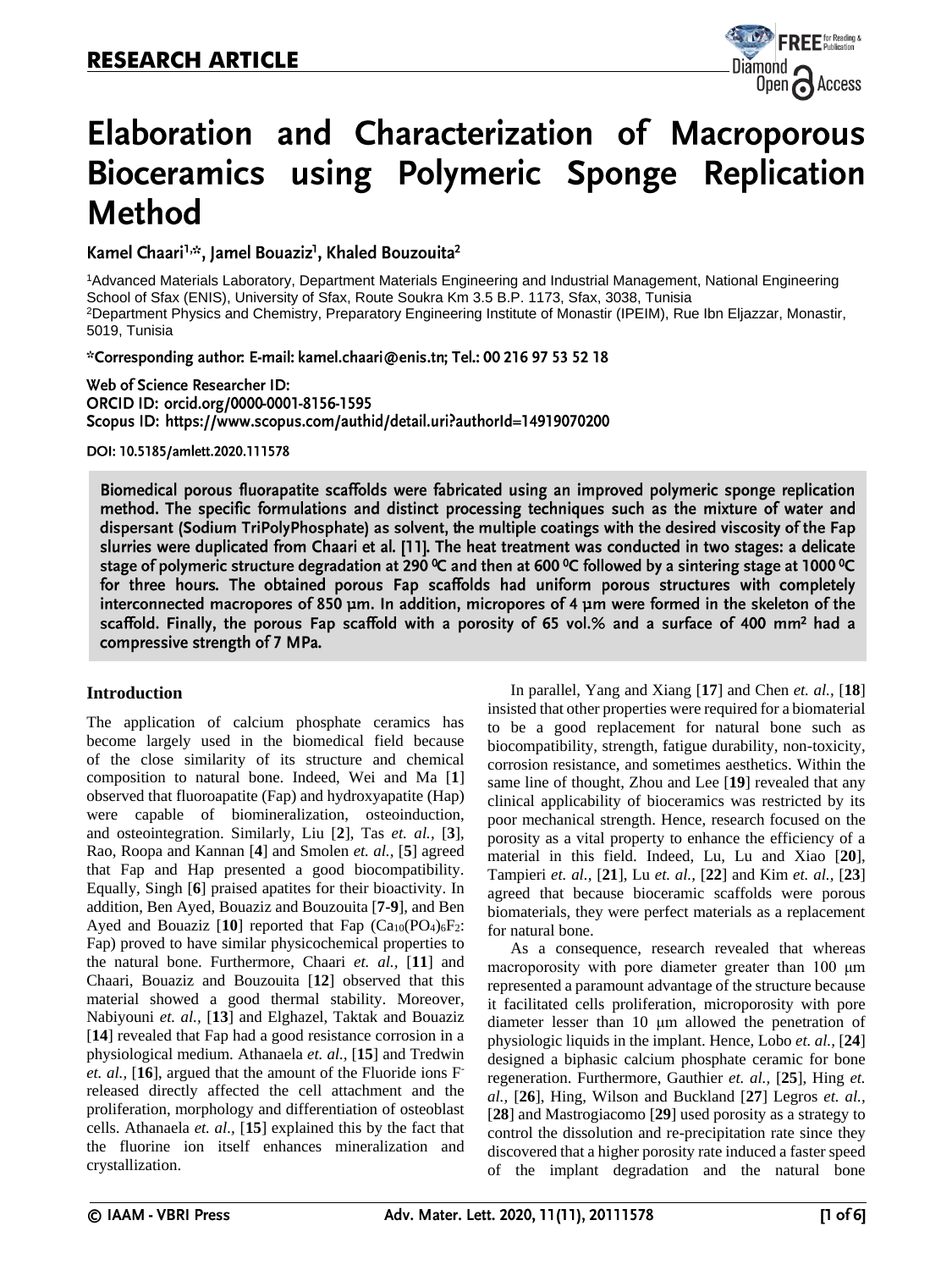

proliferation. However, despite this consensus on the merit of porosity, there was a major concern with the use of porous implants in highly loaded applications. Indeed, there were observed negative effects of porosity on fatigue strength of the material.

For this reason, the main objective of this work was to attempt to optimize the mechanical strength of the porous bioceramics through the control of their pore size, shape and distribution adopting an improved sponge replication method.

### **Experimental**

### *Materials used*

Following the wet method adopted by Ben Ayed *et. al.,* [**7**] and Chaari *et. al.,* [**11**], Fap was synthesized according to the following reaction:

$$
6(NH_4)2HPO_4 + 10Ca(NO_3)_2 + 2NH_4F + 6NH_{3(aq)}
$$
  

$$
\longrightarrow Ca_{10}(PO_4)_6F_2 + 20NH_4NO_3 + 6H_2O
$$

A calcium nitrate solution  $(Ca(NO<sub>3</sub>)<sub>2</sub>.4H<sub>2</sub>O, Merck)$ was slowly added using a peristaltic pump to a boiling diammonium phosphate ((NH<sub>4</sub>)<sub>2</sub>HPO<sub>4</sub>, Merck) and ammonium fluoride (NH4F, Merck) solution containing NH4OH to maintain the pH at 9. The precipitate was then filtered, washed with hot distilled water, dried at 70°C overnight and calcined at 500°C for 1h under nitrogen atmosphere. The physical and thermal characteristics of this powder are presented in **Table 1**.

**Table 1.** Characterization of the Fap powder.

| $SSA^{(1)}$ | DRET                                                        | DTA<br>(endothermic peak) | <b>Sintering</b><br>domain $^{(2)}$ | $d_{th}^{(3)}$ |
|-------------|-------------------------------------------------------------|---------------------------|-------------------------------------|----------------|
|             | <b>Fap</b> 29 m <sup>2</sup> .g <sup>-1</sup> 0,065 $\mu$ m | $1180^{\circ}$ C          | 715-1100°C 3.19                     |                |

(1) specific area

(2) sintering domain temperature determined by shrinkage

(3) theoretical density

The dispersant used in the suspension preparation, sodium tripolyphosphate ( $N_{a5}P_3O_{10}$ : Stpp), was provided by Alkimia, Tunisia. Three polyurethane foam ranges were used as support and marked: M15-17, M20-22 and M28-30 corresponding respectively to 43.39 and 22 pores per inch. These ranges of foam presented the advantage of having entirely opened and uniform cells. Porosity was often expressed in number of pores per inch (ppi). Therefore, the higher the ppi index was, the smaller the macropore size was.

### *Porous fap ceramic preparation*

The porous bioceramic were prepared using the impregnation of a macroporous structure in wellproportioned slurry. Before proceeding to the impregnation of samples, it was necessary to undertake studies of the solid-liquid interface characterization and the rheological behavior of concentrated suspensions. The optimum conditions leading to slurries well dispersed, stable and tape casting in the polyurethane foam macroporosities were identified following Chaari *et. al.,* [**11**]. The optimal conditions were the following: 60 wt% Fap; 0.7 wt% Stpp; pH of the suspension approximately 6.5 providing a viscosity higher than 100 mPa.s, using a constant shear rate at  $100 s^{-1}$ .

This work adopted the method that create an identical copy of the sponge where the microporosity and mesoporosity would be filled with the suspension and the macroporosity would be kept as the porosity of the material. Moreover a few macropores were obstructed to improve the mechanical resistance of the obtained bioceramic since biomaterials such as apatite were characterized by low mechanical resistance. The manufacturing method used was inspired by Wang *et. al.,* [**30**] and Bowen and Thomas [**31**]. Indeed, the polyurethane foams were impregnated in the optimal slurry. When removed from the slurry, the specimen was a composite of biomaterial and polymer. These polymeric foams with various macroporosity sizes were retrieved full concentrated suspension. The slurry excess was removed with a foam pressing hand. Finally, the samples were sintered at  $T > 900$  °C after normal heating under air flue at  $T < 500$  °C.

The temperature of the polyurethane elimination was evaluated using thermogravimetric analysis with several heating kinetics (Setaram DTA-TG).

Mechanical properties of porous Fap specimens were assessed using compressive strength testing (Lloyd Instruments). The maximal rupture strength was determined using the equation (1)

$$
\sigma_c = \frac{F}{s} \tag{1}
$$

where  $(F)$  is the tensile strength and  $(s)$  is the sample area, perpendicular to the load application axis.

Morphologies and microstructures of the sintered porous samples were observed using a scanning electron microscopy (SEM, Philips XL 30). The pore size distribution and porosity of the samples were analyzed using a mercury intrusion porosimetry (Micromeritics Auto Pore IV 9500). Three to four specimens were selected to determine porosity with an error of less than 1 % of the measured porosity value. The compressive strength of samples was measured using a universal material testing machine (Lloyd testing machine) at a crosshead speed of 1.0 mm/min.

### **Results and discussion**

### *Optimization of the drying and the calcination conditions*

Because the drying might cause cracks in the porous materials with low thickness walls, it was considered a critical stage. As a consequence, this process was given special attention in this work. After drying the samples overnight at room temperature, they were dried in an oven at 100°C for 5h. These conditions appeared sufficient in function of the specimen's size and the slurry water contents.

Then, knowing that the generation of macroporosities required calcinations and sintering, it was necessary to spray the polymeric foam. This process had to be conducted respecting several conditions. Firstly, special care had be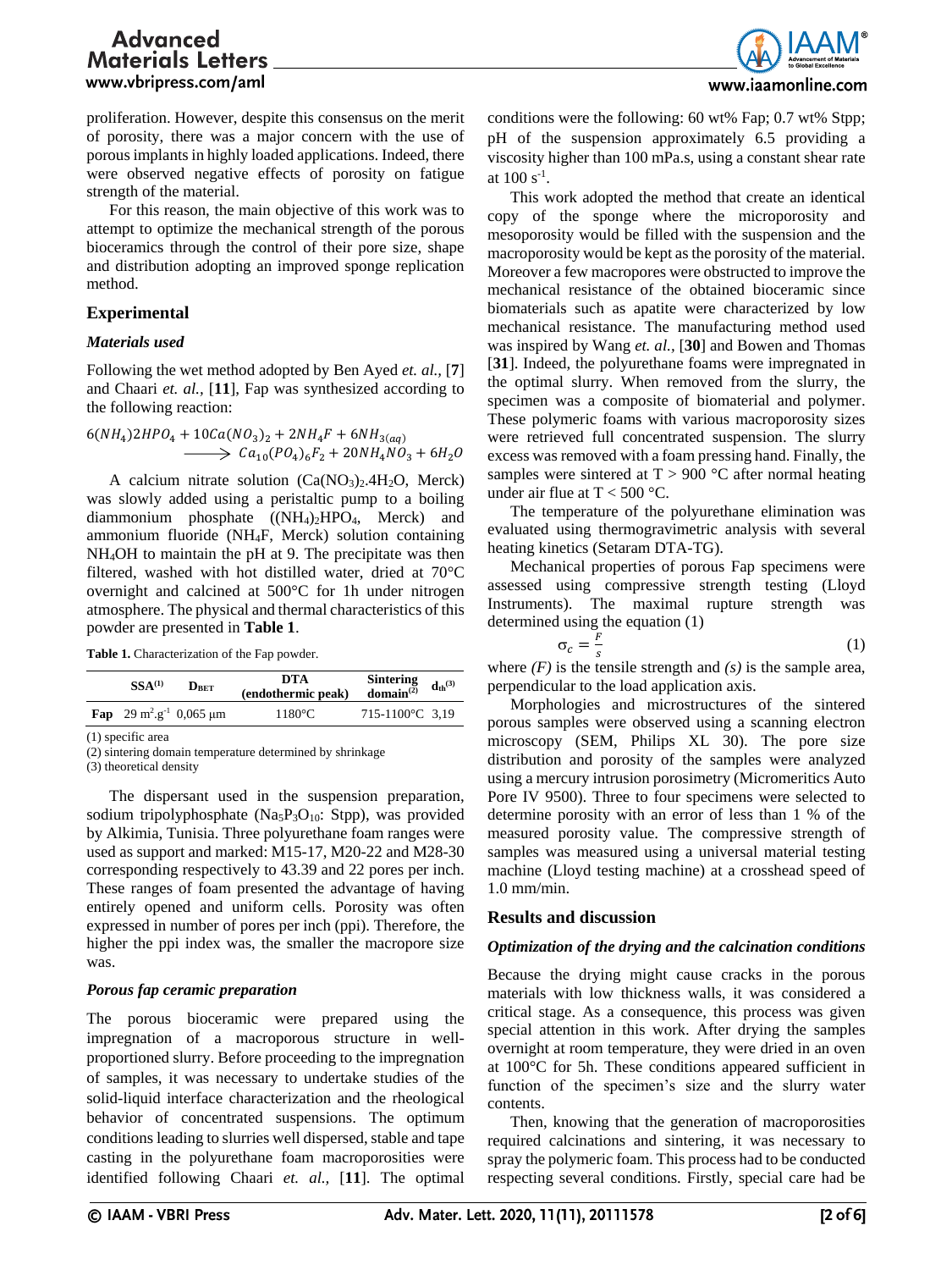www.iaamonline.com

taken so as not to damage the not-yet-sintered structures. Secondly, special attention should be considered so as not to leave any residues after the material calcination. Thirdly, the furnace should not be contaminated by the release of hydrocyanic acid. Therefore, the organic matrix of the samples had to be degraded in a special degassing furnace. The best way to optimize the thermal cycle was to perform thermogravimetric analyzes of the foams with various kinetic heating. **Fig. 1(a)** Shows the mass loss in function of the temperature rate raising. It was observed that despite the similarity of the mass loss pattern at the three tested rates of 1, 3 and 5  $^{\circ}$ C.min<sup>-1</sup>, the temperature raising rate of 1°C.min-1 yielded the same mass loss at a temperature  $<$  400 $^{\circ}$ C. Hence, this latter temperature rate raising was adopted in this study since it served two objectives; namely, the energy saving and the desired gas release speed. **Fig. 1(b)** illustrates the mass release in function of temperatures. It revealed that over 80 % of the weight loss occurred at temperatures ranging between 270 and 450°C. This work revealed that temperatures lower than 270°C seemed insufficient to trigger the polymer mass loss; i.e. to help gas release. In contrast, temperatures higher than 450°C seemed to lead to partial or total burnout of the organic structure. The comparative analysis of the isotherms allowed to choose a temperature close to 290°C with a duration of about 16 h. This cycle seemed to allow the elimination of more than 80 % of the polymer mass. Then, the residue was removed during a temperature increase rate of  $1^{\circ}$ C.min<sup>-1</sup> up to 600 $^{\circ}$ C. The resulting specimens reached a critical low mechanical strength but were handled manually.



**Fig. 1.** Thermogravimetric analysis (a) Mass loss in function of temperature raising rate; (b) Mass loss in function of heating temperatures.

After the calcination stage, the resulting specimens had a relative density close to 50% of the theoretical density. The obtained material was formed by weakly linked grains. At cellular body, the material contained two types of porosity: a residual microporosity resulting from granular assembling and a macroporosity created intentionally. The sintering process resulted in the wall densification with partial or total microporosity disappearance and the preservation of the macroporisity.

This study collected all the parameters that affected the mechanical behavior of the bioceramics under investigation. As a result, two types of parameters were highlighted. Firstly, there were the parameters characterizing the samples sintering conditions such as the sintering temperature and the sintering time. Secondly, there were the parameters characterizing the specimen morphology such as the specimen shape and surface and the pore diameter.



**Fig. 2.** Graphic presentation and SEM images of the bioceramic macropores compressive strength evolution. (a) Measured porosity and compressive strength in function of ppi; (b) SEM micrograph of sample with 22 ppi; (c) SEM micrograph of sample with 43 ppi (scale 1mm, 48x). (ppi: pores by inch).

## *Effect of pore diameter*

**Fig. 2** exhibits the graphic presentation and SEM images of the bioceramics compressive strength evolution. As can be clearly seen on the graph, the increase of the macropores diameters resulted in a decrease in the mechanical strength. This finding would confirm the observation mentioned in section 1 above about the critical low mechanical strength of the samples. It can be explained by the fact that although there is an integral transmission of the forces applied gradually in the plans perpendicular to the pressure applied axis, the rupture strength depends on the number of contact points between two cells junctures; i.e. the number of vertical walls surrounding the pores. Consequently, it can be admitted that the number of inter-pore walls would be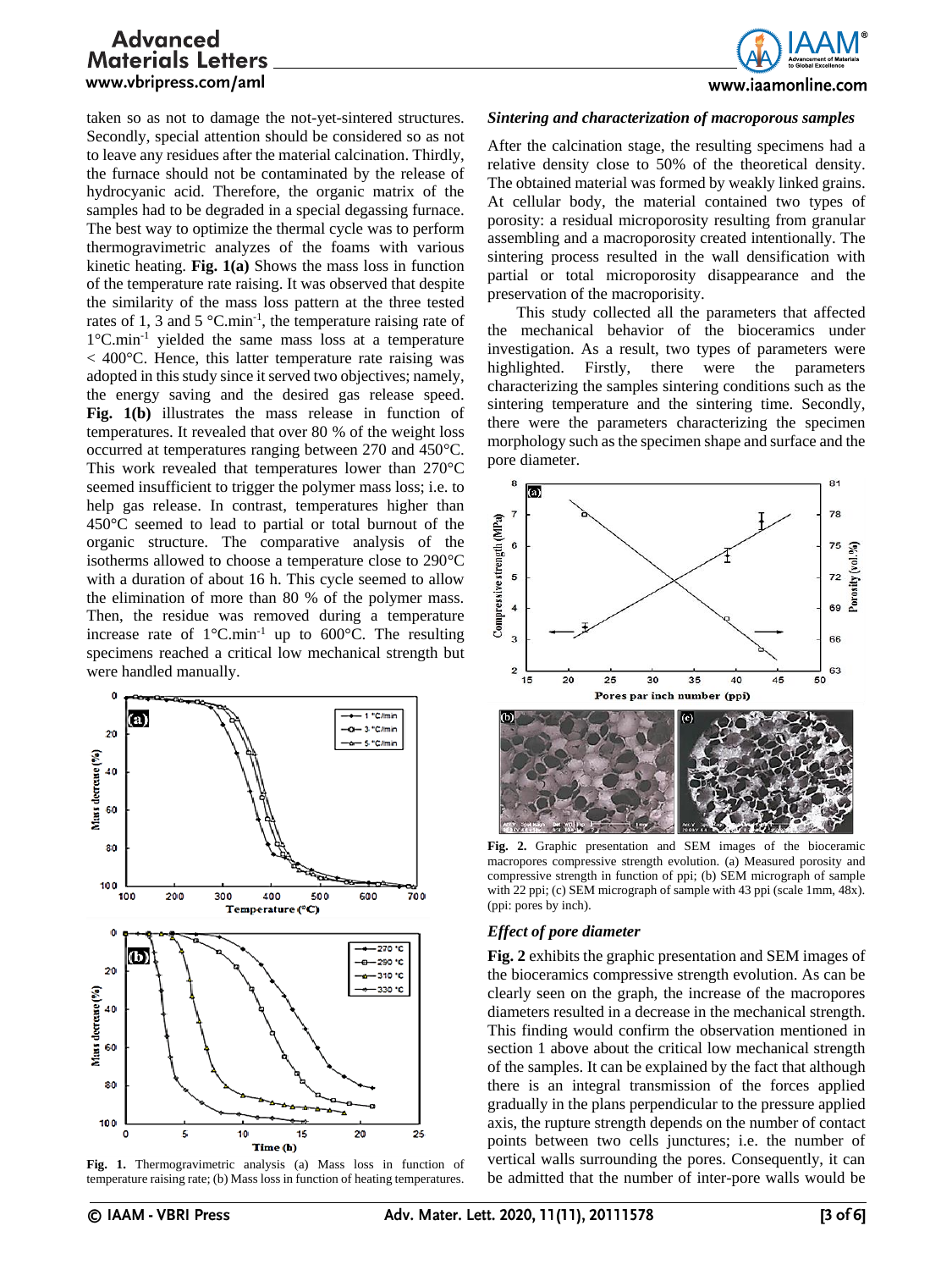

responsible for the specimen mechanical resistance. **Fig. 2(b)** and **Fig. 2(c)** would add further support to this idea. Indeed, as can be clearly seen in **Fig. 2(b)**, the number of walls between the pores were lower than the number of walls separating the pores in **Fig. 2(c)** corresponding to the number of ppi in the former polymer. Therefore, the compressive strength of the sample with 22 ppi (3.4 MPa) would be much lower than that in the sample with 43 ppi (6.8 MPa). In other words, the higher the ppi number was, the greater the number of walls was and therefore the stronger it resisted to pressure.

Hence, it can be hypothesized that there were two correlated phenomena: (i) an increase of the number of walls per inch<sup>2</sup> as a consequence of the increase in ppi; (ii) an increase of the cells blocked number as a consequence of the pore size decreases. This hypothesis may lead to find a compromise between the obstruction of a certain number of pores causing a reduction of porous volume from 78 vol% for 22 ppi to 64 vol% for 43 ppi which would enhance the breaking strength. This hypothesis helped to decide that 43 ppi was the optimum choice for a satisfactorily resistant polymeric foam with the adequate pore size for medical use.

### *Effect of the sintering temperature*

As can be seen in **Fig. 3(a)**, the sintering of samples was conducted in temperatures ranging between 800 °C and 1250  $\degree$ C for 2 h. The compressive strength seemed to have increased with the increase of temperature while its porosity volume decreased.



**Fig. 3.** Graphic presentation and SEM images of the effect of the sintering temperature on the porosity and the compressive strength of bioceramics; (a) Graphic presentation of the effect of the sintering temperature on the porosity and the compressive strength; (b) SEM micrograph of sample solid wall sintered at 800 °C for 2 h; (c) SEM micrograph of sample solid wall sintered at 1000 °C, 2 h; (d) SEM micrograph of sample solid wall sintered at 1250 °C, 2 h.

The decrease of the pore volume could be explained by an increase in wall densification around the macropores. **Fig. 3(b)** and **Fig. 3(c)** illustrate this microstructure evolution. Indeed, in **Fig. 3(b)**, and **Fig. 3(c)**, the SEM

microgrphs of the samples sintered at 800 °C and 1000 °C, respectively, the pore density was clearly very high although it actually decreased from 67 vol% to 64 vol% as indicated in Figure 3a. However, porosity substantially decreased at the sintering temperature 1250 °C as shown in **Fig. 3(d)**. Simultaneously, the compressive strength, which was just above 1 MPa at 800 °C, rose sharply with the increase of temperature to reach 7 MPa at 1000  $\degree$ C, as shown in **Fig. 3(a)**. Hence, the lowest porosity volume corresponded to the highest compressive strength. This can be explained by the fact that the decrease of the pore volume resulted in a better wall densification surrounding the pores.

The re-increase in the porosity volume at temperatures greater than 1000°C and the gradual decrease in the compressive strength would be attributed to the reappearance of micropores. This was rightly explained by Ben Ayed, Bouaziz and Bouzouita [**7**] and Franz and Telle [**32**] as a result of the liquid phase formation and the volatile products departure generated by the Fap hydrolysis reaction. At this stage, the excessive presence of micropores can initiate specimens rupture as illustrated by **Fig. 3(d)**.



**Fig. 4.** Effect of sintering time on porosity and compressive strength of the bioceramics: (a) graphic presentation of effect of sintering time on porosity and compressive strength; (b) SEM micrograph of sample solid wall sintered at 1000 °C for 120 mn; (c) SEM micrograph of sample solid wall sintered at 1000 °C for 600 mn.

### *Effect of the sintering time*

**Fig. 4** shows the effect of sintering time on porosity and compressive strength: The graphic presentation exhibited in **Fig. 4(a)**, shows clearly that the compressive strength increased in function of the heating time from 6 MPa to 7.5 MPa. Then, it stabilized after 300 mn. In contrast, the porosity volume of the sample decreased in function of the heating time from 67 vol% to 63 vol%. Then, it stabilized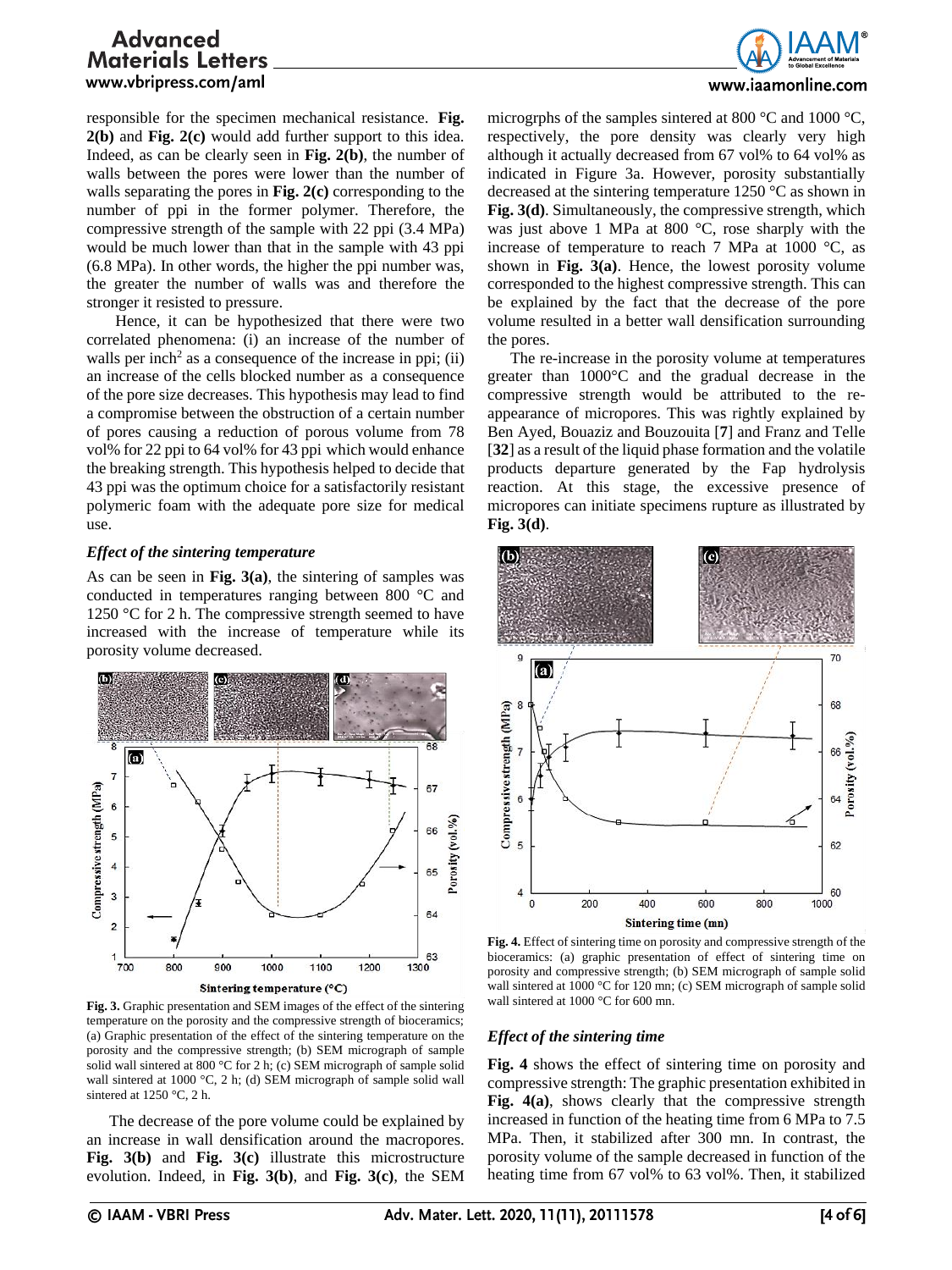after the same period of time. This observation was confirmed by the SEM images presented in **Fig. 4(b)** and **Fig. 4(c)**. Indeed, whereas **Fig. 4(b)** shows a dense porosity at the beginning of the heat treatment, **Fig. 4(c)** exhibits a less dense porosity after 300 mn of heat treatment. This can be explained by the fact that during sintering the wall microstructure of the pores was consolidated by two mass transfer mechanisms, i.e., volume diffusion and diffusion at the grain boundaries. Nevertheless, beyond 300 mn, the contribution of these mechanisms to the densification increase of the pore walls seemed to have ceased.

### *Effect of the specimen surface area on the compressive strength*

**Fig. 5** exhibits the effect of the surface area on the compressive strength. The compressive strength depends on the number of contact points between two pores, i.e. the number of the vertical walls these two pores. This number of walls being directly proportional to the sample surface, it would be logical to expect that the compression strength increases proportionally with the surface area. However, as can be clearly observed in **Fig. 5**, the greater the surface area was, the lesser the compressive strength became. Indeed, the compressive strength decreased from 8.1 MPa for an area of  $5\times 5$  mm<sup>2</sup> to only 5.6 MPa for an area of  $25\times25$  mm<sup>2</sup>.

To better understand this unexpected relation between the surface area and the compressive strength, it was hypothesized that for the same number of vertical walls per mm<sup>2</sup>, the difference of the breaking strength values would be attributed only to the non-uniformity of the mechanical behavior of every walls. Indeed, a closer observation of the damaged samples because of their brittleness revealed that they had a heterogynous wall thickness. Precisely, the walls surrounding the pores grew thinner and thinner at the center of the sample where the surface area was larger. Therefore, it would be highly recommended to pay special attention during the impregnation stage of polymeric foams in order to reproduce pore walls with a homogenous thickness.



**Fig. 5.** The compressive strength evolution in function the samples surface area.





**Fig. 6.** Evolution of the compressive strength in function of the volume percentage of the pores in bioceramics.

### *Effect of the porous volume*

As can be seen in **Fig. 6**, the compressive strength had an indirect relation with the porosity volume percentage. In other words, the increase in porous volume percentage seemed to induce a decrease in the rupture strength. Indeed, for 65 vol% of porosity, the compressive strength was 7 MPa. However, for while 78 vol% of porosity, the compressive strength dropped to only 4 MPa.

This finding was in total agreement with Chaari *et. al.,* [**33**] who designed dry process porous bioceramics with a porosity of 48.5 vol% and a rupture strength of 4 MPa. This product had a better compressive strength than that produced by Slosarczyk [**34**] with a porous volume equal to 64 vol% and a compressive strength of only 1.89 MPa. However, Lelièvre [**35**] obtained a better compressive strength of 4.2 MPa with a porosity of 48.5 vol%. Neverless, this scholar's finding required optimum conditions that were very difficult to achieve in normal production environments. Similarly, Descamps *et. al.,* [**36**] reported that they obtained a compressive strength of 18 MPa without offering a plausible explanation for this high value. However, Liu [**37**], offered an approach to the fracture behavior evolution as a function of pore morphology theorizing that the mechanical strength of Fap having spherical pores can be computed using the equation:  $\sigma_{\rm c}$  sphère = 1860 exp (- 9 v<sub>p</sub>), where v<sub>p</sub> is a porous volume expressed between 0 and 1. Applying this equation to Clement and Faber's [38] bioceramic with 65 vol% spherical pores, this scholar claimed that the obtained compression strength was only 13 MPa.

### **Conclusion**

In conclusion, this work attempted to design an improved biomedical porous Fap using a polymeric sponge replication method. The porous Fap scaffolds with an open and interconnected porous structure were obtained after optimizing the conditions of impregnation and sintering of the products. The as-prepared Fap scaffolds contained 850 μm-macropores and 4 μm-microspores. The optimized